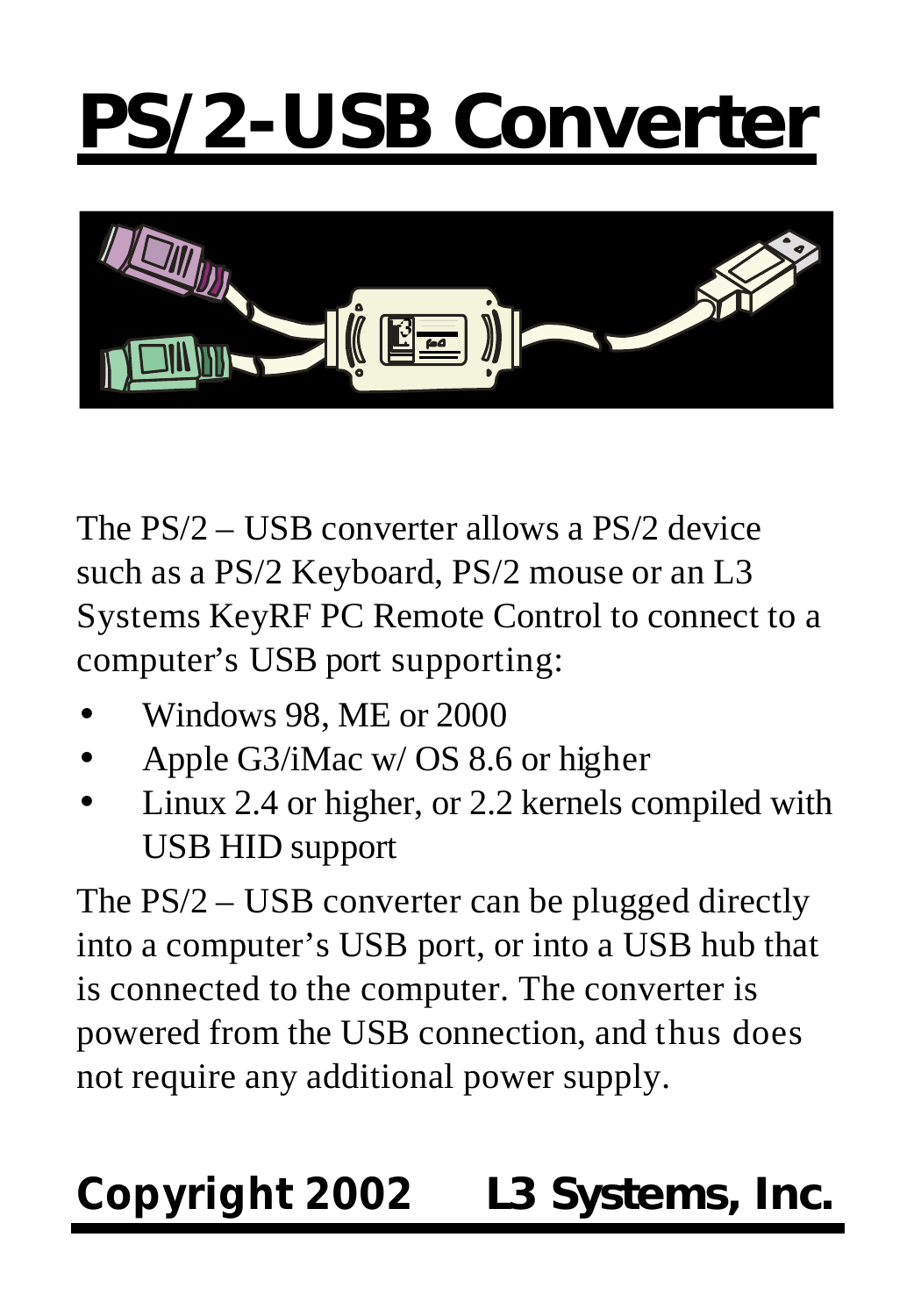#### **Installation**



To install, follow these simple steps:

- **1.** Connect the PS/2 device such as a Keyboard or KeyRF to the marked purple PS/2 connector.
- **2.** Connect the USB connector to your computer. It can already be running, or you can wait to turn on the computer afterwards. For Windows, you may be asked to insert your Windows disk to install USB drivers
- **3.** Your keyboard, mouse or KeyRF should work now.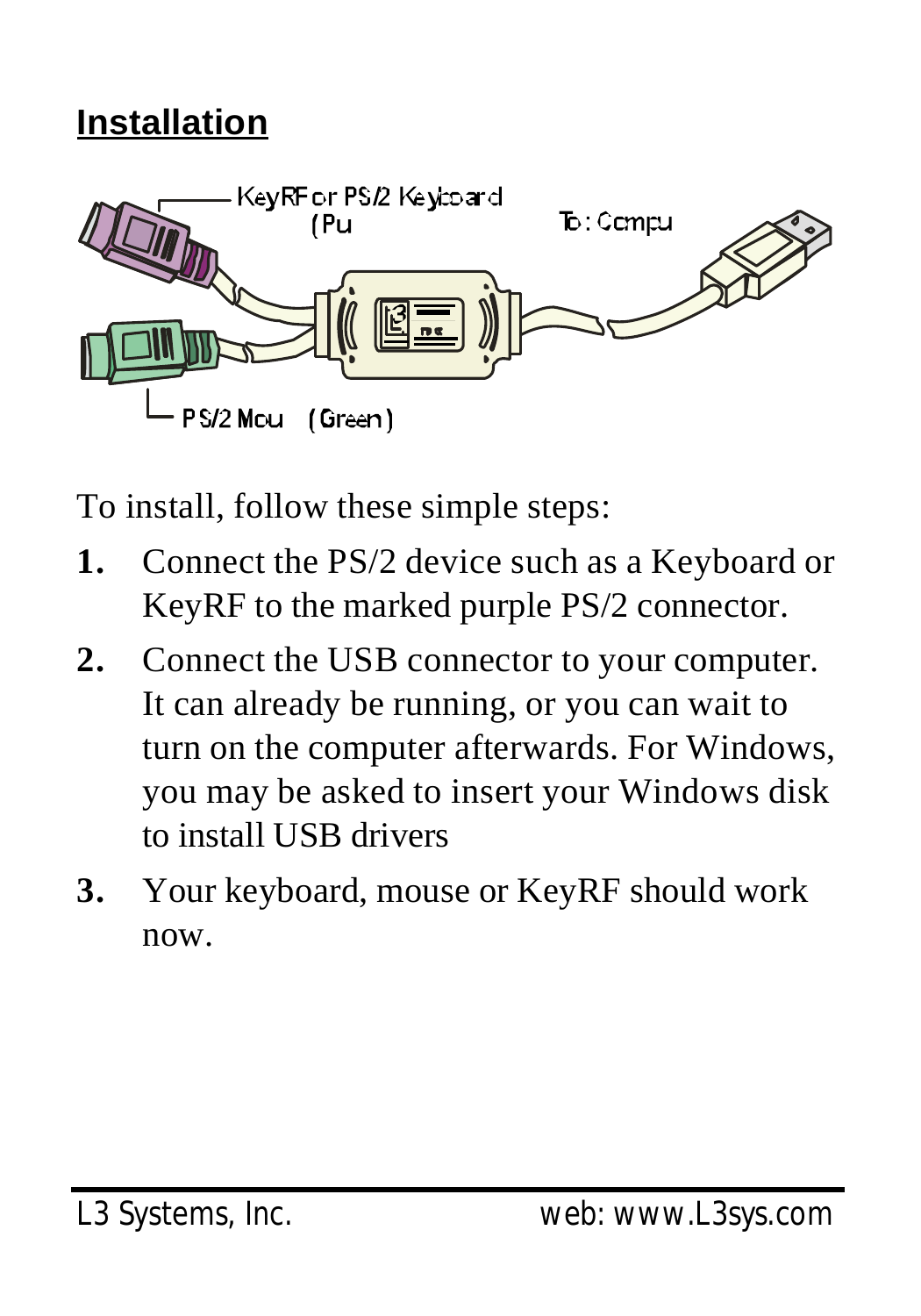#### **4. Specifications**

| <b>Function</b> | <b>Specification</b>               |
|-----------------|------------------------------------|
| Connectors      | Two 6-Pin Mini-DIN, One USB Type A |
| Cable Length    | 1 foot                             |
| OS Support      | Windows 98/2000/ME, Mac OS 8.6 &   |
|                 | up, Linux 2.4 and some 2.2 support |
| <b>USB</b>      | 1/0 and 1.1 Compatible             |
| Temperature     | 5-40 Deg C, 0-80% Humidity         |
| Weight/Length   | 80g / 35.3 mm                      |
| Power           | 5V, 20ma max (plus device power)   |

#### **Warranty**

L3 Systems guarantees this product to be free of defects in material and workmanship for 180 days from date of shipment to the end user. L3 Systems will repair or replace (at our option) products within the warranty period at no charge for parts and labor. Shipping costs (plus customs and duty, if any) to/from L3 Systems must be paid by the user. Damage or defect caused by accident, misuse or neglect is not covered. Damage or defect caused by shipping is excluded. L3 Systems shall not be liable for any consequential damage or losses from the use of, or inability to use its products. L3 Systems makes no other warranty, express or implied, nor have we authorized anyone to make representations to the contrary.